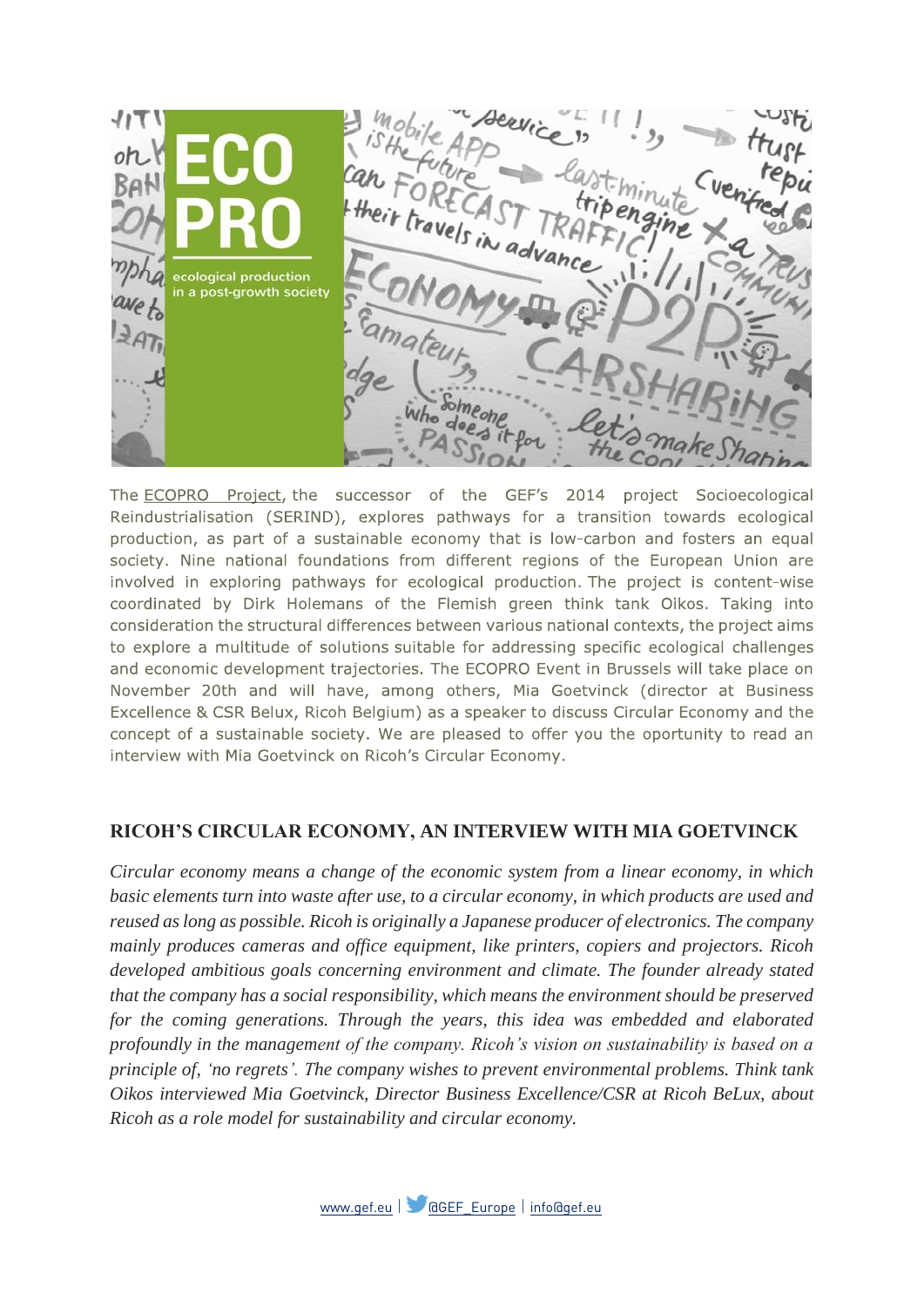### **How does Ricoh bring its vision on sustainability into practice?**

Sustainability is embedded in all aspects of Ricoh's strategy. The company has a CSR (Corporate Social Responsibilities) charter based on four main principles: integrity in corporate activities, harmony with the environment, harmony with society and respect for people. These four principles make sure that the company acts with care for the environment, keeps an eye on social challenges, creates a pleasant working environment, avoids fraud, guarantees transparency and does its business in a sustainable way. We apply our vision on sustainability both inside the company and externally, towards our customers. We offer our clients a value proposition, in which we explain this vision and guarantee them a premium service quality.

To realize this vision on sustainability, Ricoh created the Green Solutions. These Green Solutions make sure the company puts fixed deadlines to test inside the company how the environmental impact of products and services can be reduced. Ricoh also developed an environmental management system and an environmental accounting system, to calculate the costs of reducing the environmental impact, and also to calculate the profit they can make from reducing this. A commercial company like Ricoh cannot exist without making profit.

Early in the history of Ricoh it was already clear that the desirable and real progress made concerning sustainability should be mapped out clearly. Ricoh has an annual Global Sustainability Report, for which each European branch of the company has to report to at the headquarters in London.

Ricoh also intends to share its vision on sustainability with the whole world. We try to apply our core competences in society, too. To give an example, we're offering workshops about environmental management and information security management to other companies.

We also have a strict system to control the systematic reduce of environmental impact. Everything, from design until finished products, is based on eco-design and lifecycle analyses. We always make very detailed analyses of the manufacturing process. Out of this research we know that sixty percent of the environmental impact is caused by the customer's use of the product. To reduce this, we have to inform the customers about how they can lower their energy-use and environmental impact.

### **How does Ricoh bring the philosophy of circular economy into practice?**

We practice this philosophy by making use of the comet circle, a system that shows the life cycle of a product. Ricoh almost never sells products to customers, but leases them. This business of leasing has existed for over twenty-five years at Ricoh. Clients rent our products, which means Ricoh always keeps the ownership and this way clients run less risk. Most of the time, customers sign a lease contract for about five years. Ricoh is responsible for the maintenance of the products. If a product no longer works as it should, Ricoh first tries to repair it, so the customer can keep on using the same appliance. If repairing is no possibility, the next step is recycling. Ricoh will always try to re-use as many parts as possible. Parts only disappear from the comet circle if there is no option to keep on using them in a sustainable way. As a final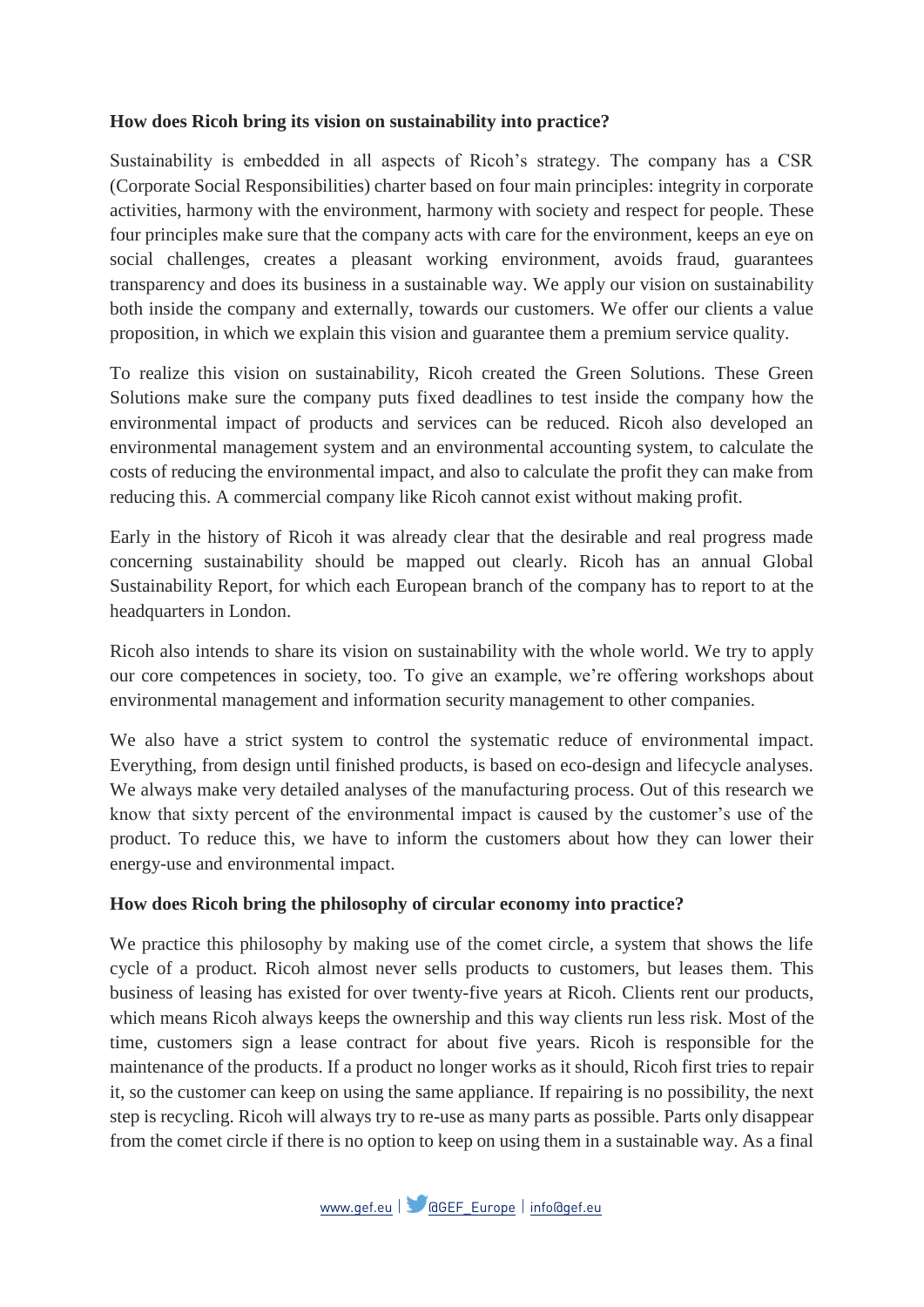option, appliances can also be donated. This means the comet circle is not a completely closed cycle. When appliances become too old to deliver the same quality and/or they are polluting the environment, they disappear from the cycle. Ricoh's technical staff, who repair appliances at the customer's location, also perform a check-up to see if the products are used in the right way. If this is not the case clients can be advised to rent another appliance which is better adapted to their current use.



Comet Circle

Recycled products that are put back on the market become a part of Ricoh's Green Line. To be allowed on the market these products have to offer the same quality and have the same, low energy-use as new products. We promote this Green Line, and it seems that governments and schools especially are keen to invest in these kinds of products.

### **How does Ricoh convince customers to rent its appliances instead of buying them from another company?**

Customers are convinced by the fact that there are only benefits from renting our appliances. By renting, you can spread an investment, and there is a reduced or no risk for the clients. They can be sure they receive the right material, have access to the newest technology, and that broken machines will always be repaired. Also, Ricoh has more to offer than only office material. We can assist our clients by sharing business expertise, securing documents, and help them with how to put an ambitious vision on sustainability into practice.

The company's headquarter attracts investors in the same way, by putting spotlights on positive results of Ricoh's vision on sustainability. Ricoh wins important awards concerning sustainability and environment, and for the tenth year in line, the company has made it on a list of the hundred most sustainable companies in the world. Those are important recognitions,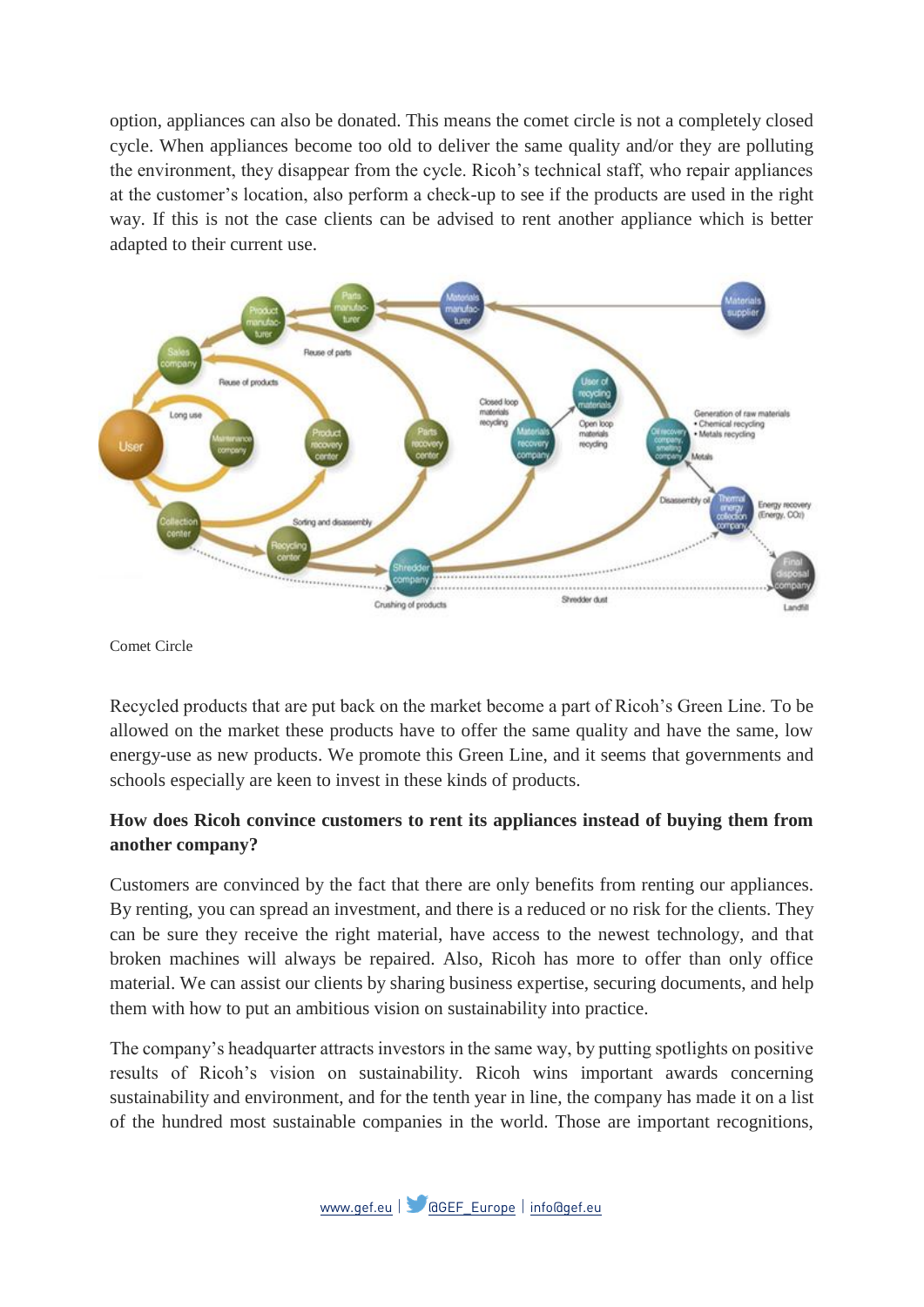which are taken into account by investors. Ricoh is a healthy, lucrative company. Our reputation and the recognition we get prove our strategy works.

### **Does technology play an important role in the evolution towards more sustainability?**

Of course, we are always looking for new technologies and better ways to do things. Actually, we evolved from being a pure hardware provider to being a solutions provider. You could say we are a provider of green solutions. We have our own certificates; the Belgian branch of the company, for example, is under control of the headquarters in London. We have to pass on statistics about decrease in energy-use, electricity-use, paper-use, etc.

From the very beginning, "practice what you preach" was an important slogan at Ricoh. We always test new products ourselves before we lease or sell them, so the customer can be sure his material will work like it should. This way we build a relationship of trust, which is also a part of aiming for more sustainability.

## **How can the company keep its vision on sustainability standing and remain lucrative in an economic world that doesn't always hold on to the same principles?**

It's not easy. Ricoh has always invested a lot in decreasing environmental impacts by doing research and producing along the rules of eco-design. Our competitors in the market don't make that kind of effort. During the crisis a couple of years ago, it was very difficult. A company can be very idealistic and always try to do the best it can for the environment, but the competition in the market can't be ignored. An environmentally-friendly way of working has to be lucrative too. It's important to inform our clients that Ricoh's products are maybe not the cheapest on the market, but they offer many advantages and extra service compared to products from other companies. Competing with other companies who don't have a strong vision on sustainability can be difficult. In my opinion the government should put in way more effort to show companies that decreasing the environmental impact is truly important. Today there are certain environmental rules, but it's questionable if these are ambitious enough and if they are implemented in an efficient way. Public tenders for example give marks on certain aspects to which companies have to satisfy. If there is one hundred percent to earn in total, only five percent of it will be for the environment, while keeping the price low almost always counts for fifty percent. As long as the government holds on to this division, nobody cares. This way, a company like Ricoh, who enthusiastically and efficiently tries to decrease its environmental impact, is not rewarded or encouraged to go on like this. The government should make clear that they are serious about saving the environment.

# **How does Ricoh see itself in the future? Will the company continue decreasing its environmental impact and develop its vision on sustainability even further? Does it have plans to become climate neutral in the future? Will the company be present at the climate summit in Paris at the end of November?**

I think Ricoh will specialize further in sharing its competences and expertise with other companies. We can learn from interactions with other companies and with customers.